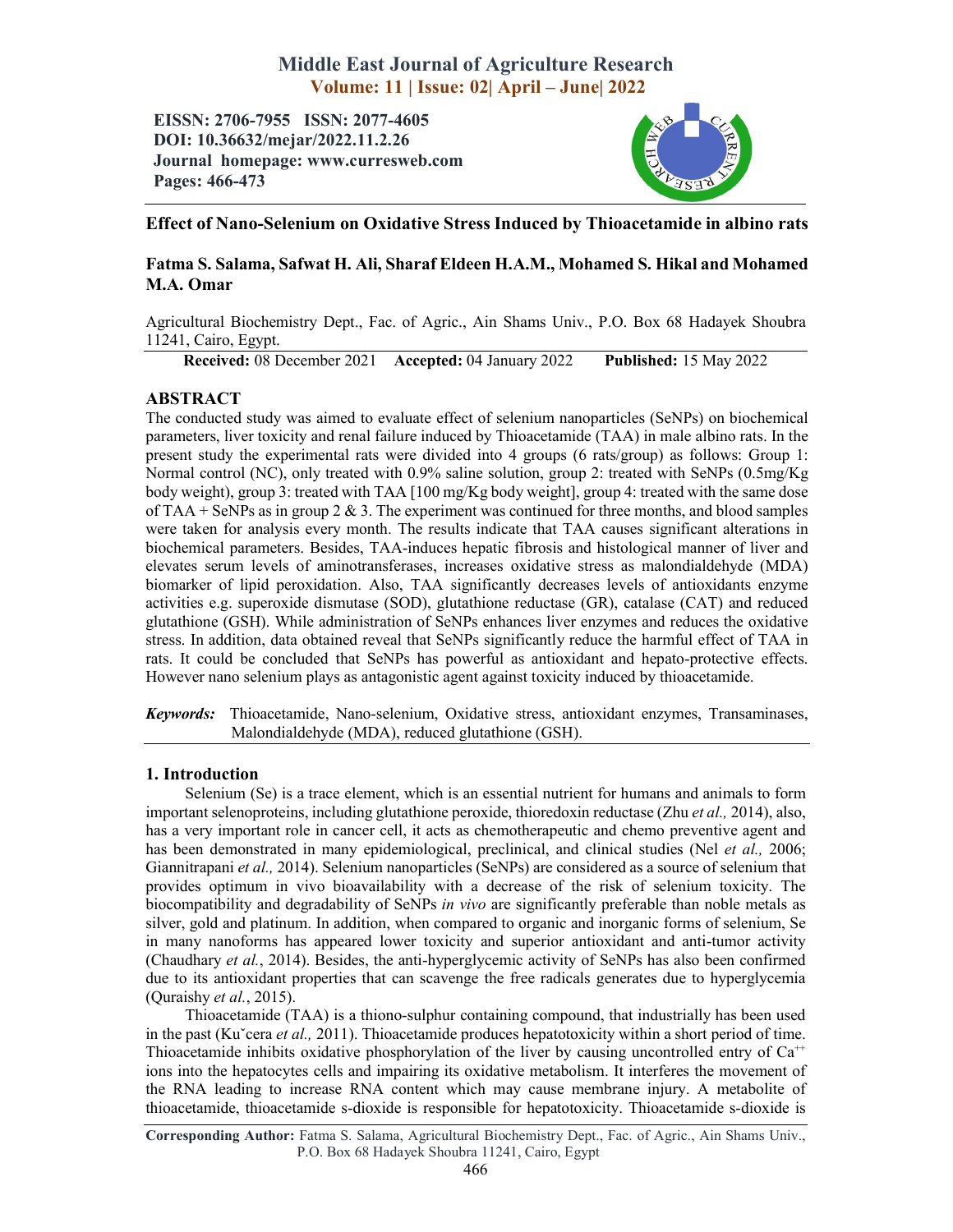highly reactive, reduces the number of viable hepatocytes as well as rate of oxygen consumption. It also decreases the volume of bile and its content i.e., bile salts, cholic acid and deoxycholic acid. TAA is hepatotoxic, dose dependent, acute liver injury characterized by centrilobular necrosis with subsequent regenerative response (Chen *et al.,* 2008; Wong *et al.,* 2012). It's found that TAA chronic exposure leads to hepatic cirrhosis and hepatocarcinoma (Natarajan *et al.,* 2006). TAA-induced hepatotoxic effects are manifested only after metabolic activation of TAA, by cytochrome P450, the TAAintermediates will increase cellular oxidative stress (Pallottini *et al.,* 2006; Chilakapati *et al.,* 2007). The aim of the present study was to evaluate the possible hepatoprotective effects of nano selenium on the oxidative chemical stress induced by thioacetamide on male albino rats. Also, study if nano selenium could play as antagonistic agent against thioacetamide toxicity or not.

# 2. Materials and Methods

# 2.1. Chemicals

Thioacetamide (TAA): TAA known as thioacetamide acid, or acetothioamide with molecular formula  $(CH_3CSNH_2)$ . TAA exists at room temperature as colorless to yellow crystals with a slight odor of mercaptans. It is highly soluble in distilled water and physiological saline. Thioacetamide was purchased from Sigma Aldrich Company.

### 2.2. Rats and experimental design

Twenty four (24) male albino rats of Wistar strain, weighing about  $120 \pm 5$  g were purchased from Animal Health Research Institute Dokki, Giza, Egypt. The rats were kept under normal laboratory condition and fed on standard diet for one week as an adaptation period before starting the experiment. The twenty four rats were divided into 4 groups (6 rats/group) and orally received different dose of TAA & SeNPs as follow: Group 1 (NC): Normal Control group, only received 0.9% saline, group 2 (Nano selenium SeNPs): [ 0.5mg/Kg body weight], group 3 (Thioacetamide TAA): [100mg/Kg body weight], group 4 (TAA + SeNPs):  $[100mg/Kg$  body weight],  $[0.5mg/Kg$  body weight].

Rats in groups 2 and 4 orally received 0.5ml containing [0.5mg/Kg body weight] Nano-selenium in drinking water by gavage syringe. However, rats in groups 3 and 4 (i.p.) treated with TAA  $[100mg/Kg]$ body weight].

### 2.3. Induction of chemical oxidative stress

Chemical oxidative stress in albino rats was induced using thioacetamide TAA (i.p.) treatment.

### 2.4. Preparation of Selenium Nanoparticles

SeNPs were prepared according to Jinsong *et al.* (2012).

### 2.5. Collection of blood samples

Blood samples were taken every month for 3 months, after that allowed to be clotting and were centrifuge at 4000 rpm for 10 min to separate serum which collected in Eppendorf tubes and was stored at-18˚C in a deep freezer until biochemical assays.

### 2.6. Serum biochemical assays

The antioxidant enzymes analyzed were superoxide dismutase (SOD) according to Nishikimi (1972), Glutathione reductase (GR) according to Goldberg (1983), Reduced glutathione (GSH) according to Beutler (1963), all those determinations were analyzed using Biodiagnostic kits. catalase (CAT) according to Sinha (1972). Meanwhile, lipid peroxidation was assayed as Malondialdehyde (MDA) according to the method of Buege and Aust (1978). However, serum transaminases ALT and AST, were determined according to Tietz (1995), Alkaline phosphatase (ALP) and Lactate dehydrogenase (LDH) were determined according to (Rosalki *et al.*, 1993), Gamma-glutamyl transpeptidase (γ-GT) was determined according to Kaplan *et al.* (1984). All those enzymes were measured by SPINREACT kit, Spain, using spectrophotometer (UV-Vis) model (9100 B) Lab Tech).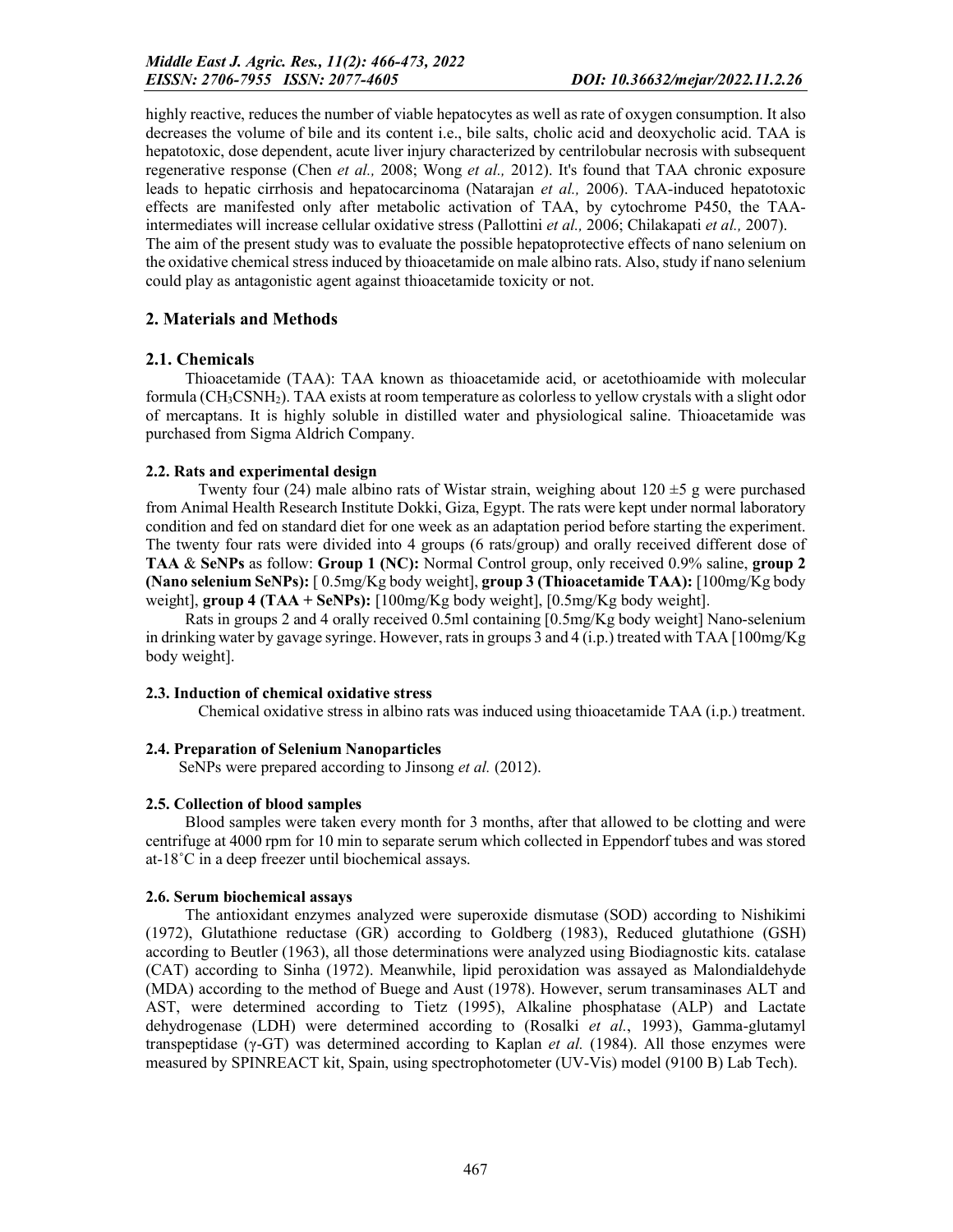#### 2.7. Statistical analysis

Data were subjected to homogeneity test (Lev- ene 1960) and Anderson-Darling normality test (Scholz and Stephens 1987) prior to two-way analysis of variance (ANOVA), and the significance of the differences between means was tested using Duncan's honestly significant difference test ( $p<0.05$ ). The software program used was Costat, version 6.303 (2004). Values are expressed as means ± standard error.

# 3. Results and Discussion

#### 3.1. Characterization of Selenium Nanoparticles:

Results of morphological shape and size molecule of SeNPs were illustrated in SEM & TEM images  $(1 \& 2)$ . Image  $(1)$  shows that SeNPs was found in a spherical shape. On the other hand, the Transmitted Electron Microscope (TEM) Image (2) reveals that selenium Nanoparticles has ranged diameter between (6.53 – 10.6) nm.



Image 1: SEM of selenium Nano-particles size show spherical particles.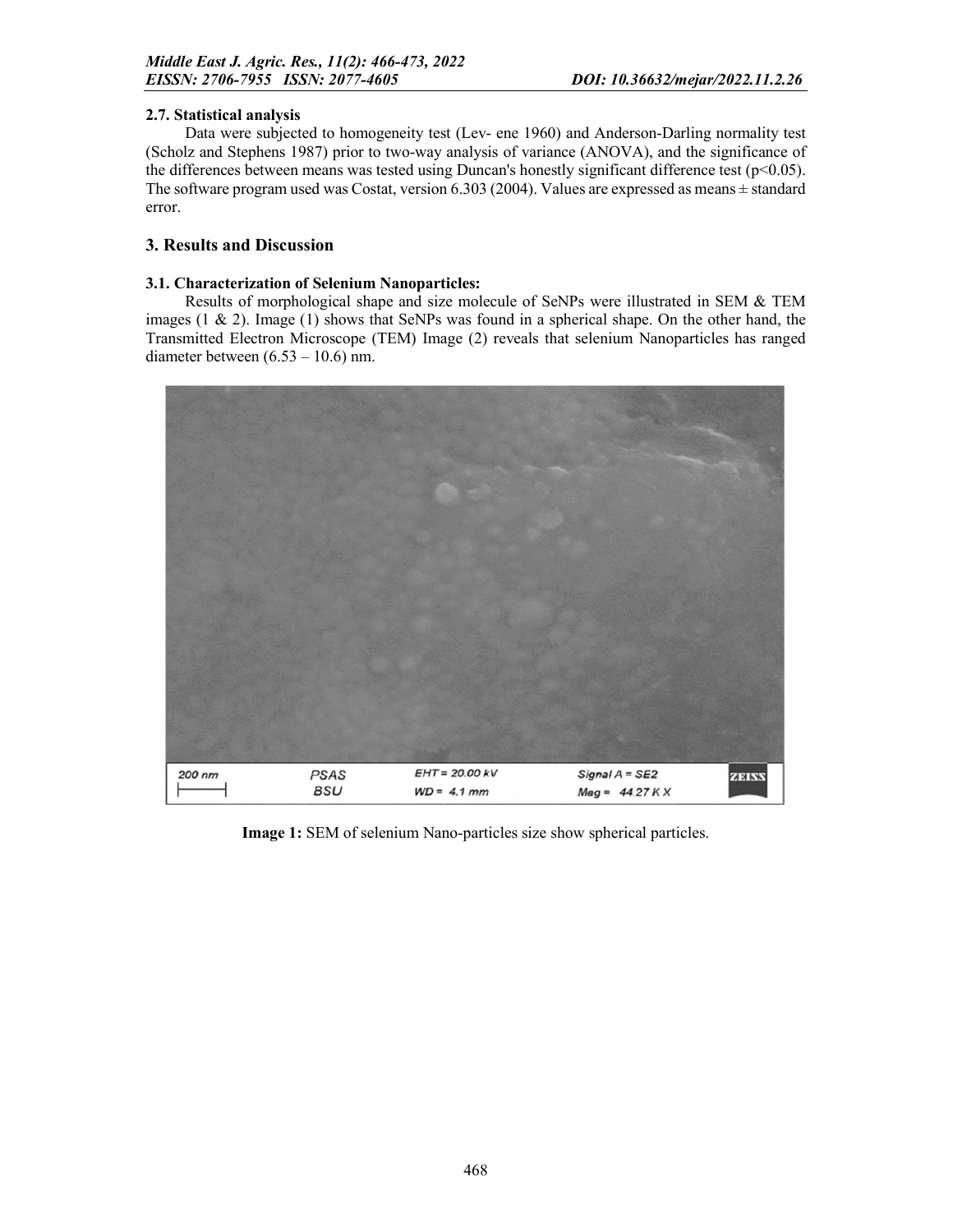| $\sim$                                                                      | $7.41$ nm                                       |
|-----------------------------------------------------------------------------|-------------------------------------------------|
|                                                                             |                                                 |
|                                                                             | $\mathcal{H}_{\mathcal{H}}$<br>$9.61$ nm        |
| $^{13}$ 7.46 nm                                                             | $10.6$ nm                                       |
|                                                                             |                                                 |
| $6.53$ nm                                                                   |                                                 |
|                                                                             |                                                 |
| л                                                                           |                                                 |
|                                                                             |                                                 |
| $6.80$ nm                                                                   |                                                 |
| 13.11f<br>Print Mag: 198000x @ 211 mm<br>TEM Mode: Imaging<br>$\sim$ $\sim$ | $100$ nm<br>$HV = 80.0kV$<br>Direct Mag: 80000x |

Image 2: TEM of selenium Nano-particles size, demonstrate ranged diameter in nanometer between  $(6.53 - 10.6)$  nm.

#### 3.2. Liver enzymes (AST, ALT, ALP, LDH & γ-GT) activity

Data in Table (1) represent effect of SeNPs on liver enzymes activity (AST, ALT, ALP, LDH & γ-GT) in rats treated with TAA.

Results show that liver enzymes levels were increased due to TAA treatment as shown in Table (1). However, SeNPs groups show enzymes activity level paralled to control group in all measured enzymes levels except for LDH level which reveal lower level of activity than control groups. On the other hand rats treated with both SeNPs & TAA show that enzymes activity levels were lower than TAA group and higher than the normal control level. In other word SeNPs inhibit oxidative stress or work as antagonistic agent against chemical stress induced by TAA.

In addition, data in Table (1) show that AST level was affected by both SeNPs and TAA treatments through phase duration. Results reveal that AST level (Table.1) show approximately the same level for SeNPs & control group, while TAA group represent higher level of AST starting from first, second month and still increase markedly till the third month. In contrary, SeNPs could return this elevation of AST level in rats' serum to be close to control group especially at the  $3<sup>rd</sup>$  months.

These results indicate that SeNPs could inhibit ROS which produces from TAA treatment and so lower this elevation of AST level, in other word SeNPs play an important inhibitor in this trend and could protect liver from injury induced by TAA stress.

Results obtained from analysis of hepatic enzymes indicate a significant rise in AST, ALT and ALP in TAA-treated group compared with control group. This increase in liver enzymes could be explained by the destructive changes that occurs by TAA-treatment. These destructive changes may be attributed to the inflammatory reactions, as proved by inflammatory cell infiltration in liver sections, and oxidative stress with accumulation of free radicals, as shown by the significant increase in the MDA level associated with significant decrease in the GSH, CAT, SOD and GR levels in the TAA group compared to control group. These results are in accordance with studies show that TAA increases the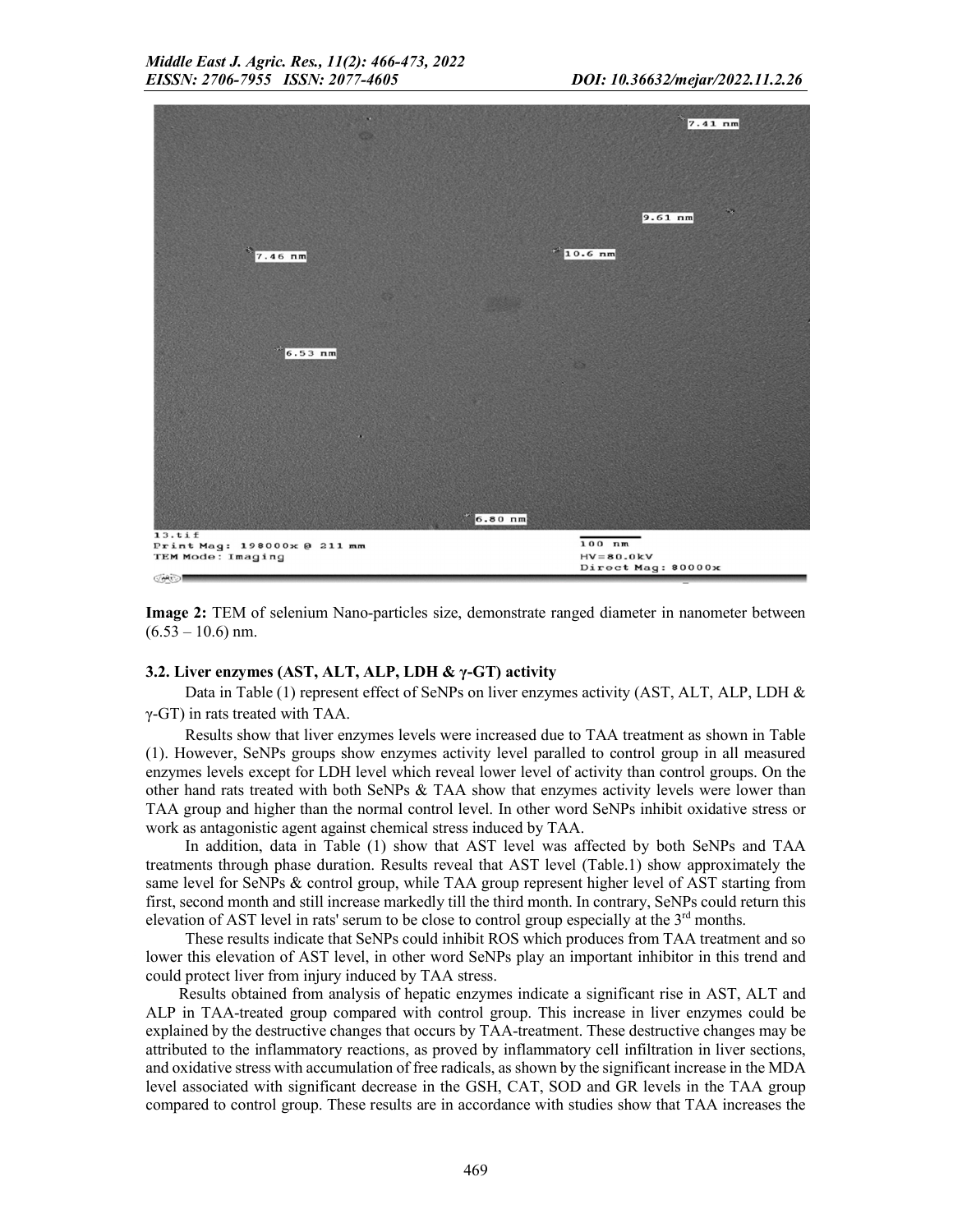activities of different marker enzymes of hepatocellular injury, AST, ALT, ALP, LDH and ɣ-Gt (Anbarasu *et al.,* 2012). Also, there is an increase in oxidative stress after TAA administration indicated by increasing lipid peroxidase levels (Anbarasu *et al.,* 2012; Sehrawat and Sultana, 2007).

The higher level of liver enzymes reflects the oxidative damage induced by TAA treatment. These results are in coincided with Wang *et al.* (2009) who reported that the increasing activity of enzymatic markers of liver function enzymes indicate to cellular leakage and structural damage of liver cell impairment. Also, Jalili *et al.* (2015) as reported that the resulted damage of cell membranes would release the enzymes into the circulation.

| Parameter<br><b>Groups</b>    | Time in<br>month | AST (U/L)                     | $ALT$ (U/L)                   | $ALP$ (U/L)                    | LDH (U/L)                     | $\gamma$ -GT (U/L)            |
|-------------------------------|------------------|-------------------------------|-------------------------------|--------------------------------|-------------------------------|-------------------------------|
| <b>Normal control</b><br>(NC) |                  | $95.0 \pm 1.14$ <sup>gh</sup> | $65.2 \pm 1.59$ <sup>fg</sup> | $83.0 \pm 8.60$ hi             | $294.8 \pm 1.28$ <sup>h</sup> | $53.9 \pm 1.14$ <sup>fg</sup> |
|                               | 2                | $105.2 \pm 2.78$ <sup>f</sup> | $59.2 \pm 1.06^{\rm h}$       | $81.3 \pm 10.25^{\rm i}$       | $302.2 \pm 1.98$ <sup>g</sup> | 55.7 $\pm$ 1.39 $^{\rm f}$    |
|                               | 3                | $98.6 \pm 0.50$ <sup>g</sup>  | $68.6 \pm 0.92$ <sup>f</sup>  | $84.9 \pm 7.79$ <sup>gh</sup>  | $295.0 \pm 1.41^{\rm h}$      | $54.6 \pm 1.36$ <sup>fg</sup> |
| $Mean \pm SE$                 |                  | $99.6^{\circ}$                | 61.3 <sup>c</sup>             | $83.0^\circ$                   | $297.3^{\circ}$               | 54.7 <sup>c</sup>             |
| Selenium                      | 1                | $98.1 \pm 0.44$ <sup>g</sup>  | $64.0 \pm 1.41$ <sup>g</sup>  | $71.8 \pm 12.83$ <sup>fg</sup> | $183.8 \pm 1.65^{\mathrm{i}}$ | 50.6 $\pm$ 2.33 <sup>gh</sup> |
| nanoparticles<br>(SeNPs)      | 2                | $96.6 \pm 0.81$ <sup>gh</sup> | $47.8 \pm 1.06^{\rm h}$       | $75.1 \pm 8.29$                | $178.8 \pm 1.35^{j}$          | $49.3 \pm 1.24$ <sup>h</sup>  |
|                               | 3                | $89.8 \pm 2.08^{\rm h}$       | $50.6 \pm 1.07^{\rm h}$       | $64.5 \pm 5.17$ <sup>j</sup>   | $166.6 \pm 2.22^k$            | $44.5 \pm 1.64$ <sup>i</sup>  |
| $Mean \pm SE$                 |                  | 94.8 <sup>d</sup>             | 54.1 <sup>d</sup>             | 70.4 <sup>d</sup>              | 176.4 <sup>d</sup>            | 48.1 <sup>d</sup>             |
| Thioacetamide<br>(TAA)        | 1                | $258.4 \pm 4.65$ <sup>c</sup> | $149.0 \pm 1.22$ <sup>c</sup> | $187.6 \pm 7.82$ <sup>c</sup>  | $574.6 \pm 1.02$ <sup>c</sup> | $98.5 \pm 1.73$ °             |
|                               | 2                | $305.2 \pm 1.15^{\rm b}$      | $252.8 \pm 1.71^b$            | $218.1 \pm 6.69^b$             | $779.4 \pm 1.98^{\rm b}$      | $127.3 \pm 1.37$ <sup>b</sup> |
|                               | 3                | $568.6 \pm 1.32^a$            | $418.6 \pm 2.03^{\rm a}$      | $258.9 \pm 6.98^a$             | $858.2 \pm 1.49^a$            | $255.9 \pm 1.64^a$            |
| $Mean \pm SE$                 |                  | 377.4a                        | $273.4^{\circ}$               | $221.5^{\rm a}$                | $737.4^{\rm a}$               | $160.5^{\rm a}$               |
| $TAA + SeNPs$                 | 1                | $192.4 \pm 2.27$ <sup>d</sup> | $98.6 \pm 1.50$ <sup>d</sup>  | $166.8 \pm 7.34$ <sup>d</sup>  | $428.6 \pm 2.13$ <sup>d</sup> | $66.4 \pm 1.36$ <sup>e</sup>  |
|                               | 2                | $196.2 \pm 1.56$ <sup>d</sup> | $94.8 \pm 0.86^{\text{de}}$   | $146.9 \pm 8.07$ <sup>e</sup>  | $406.0 \pm 1.84$ <sup>e</sup> | $71.5 \pm 1.58$ <sup>d</sup>  |
|                               | 3                | $184.8 \pm 1.24$ <sup>e</sup> | $91.6 \pm 1.63$ <sup>e</sup>  | $128.9 \pm 7.69$ <sup>ef</sup> | $375.8 \pm 1.77$ <sup>f</sup> | $65.8 \pm 1.28$ <sup>e</sup>  |
| $Mean \pm SE$                 |                  | 191.1 <sup>b</sup>            | 95 <sup>b</sup>               | 147.5 <sup>b</sup>             | 403.4 <sup>b</sup>            | 67.9 <sup>b</sup>             |

Table 1: Effect of SeNPs on liver enzymes activity of male albino rats induced oxidative stress by TAA.

 $*$  All data represented are means  $\pm$  SE

\*\* Different letters represent significant difference at  $p \le 0.05$ .

Data in Table (2) show lipid peroxidation, reduced glutathione (GSH) and enzymes activity (CAT, SOD & GR) in serum of rats treated by SeNPs and TAA. Results in Table (2) indicate that MDA was increased from  $(27.58, 50.43 \& 67.80)$  compared to control groups  $(8.19, 9.69 \& 9.63)$  nmol/ml plasma through three months. The higher value was recorded at the 3rd month which reveal oxidative stress induced by thioacetamide treatment. However, SeNPs result in lowering MDA level through all three month and show significant reduction in MDA value  $(26.41, 23.82 \& 16.83)$  nmol/ml but the reduction was more than normal control. This finding reveals that SeNPs has powerful against elevation of lipid peroxidation. This result may be attributed to antioxidant effect of SeNPs itself or the antioxidant molecules that SeNPs involved in such as seleno amino acids. Also, may be due to elevation of antioxidant enzymes activity that remove ROS from metabolic pathway and inhibit lipid peroxidation, not only that but also elevate and increase of reduced glutathione from (24.46, 16.20 &11.86) to (28.65, 21.54 & 20.52) mg/dl as shown in (Table 2).

Accordingly, Table (2) a significant reduction of the oxidative stress disclose in these biomarker parameters was resulted in due to SeNPs treatments. It may be possible that the mechanism of hepatoprotection by Nano selenium is due to its antioxidant effect (Mayba *et al*., 2011). These findings are consistent with Kantah *et al*. (2011) reported that TAA caused a significant decrease in the levels of liver SOD, GSH, GR and CAT. Results, show that TAA induces elevation of MDA levels, and reduction of endogenous antioxidant enzymes (SOD & CAT). These results are in accordance with Fadhel (2002) who suggest that TAA induces liver fibrosis by forming free radicals, which then react with cellular lipids to promote lipid peroxidation. Meanwhile, treatment with Nano selenium significantly reversed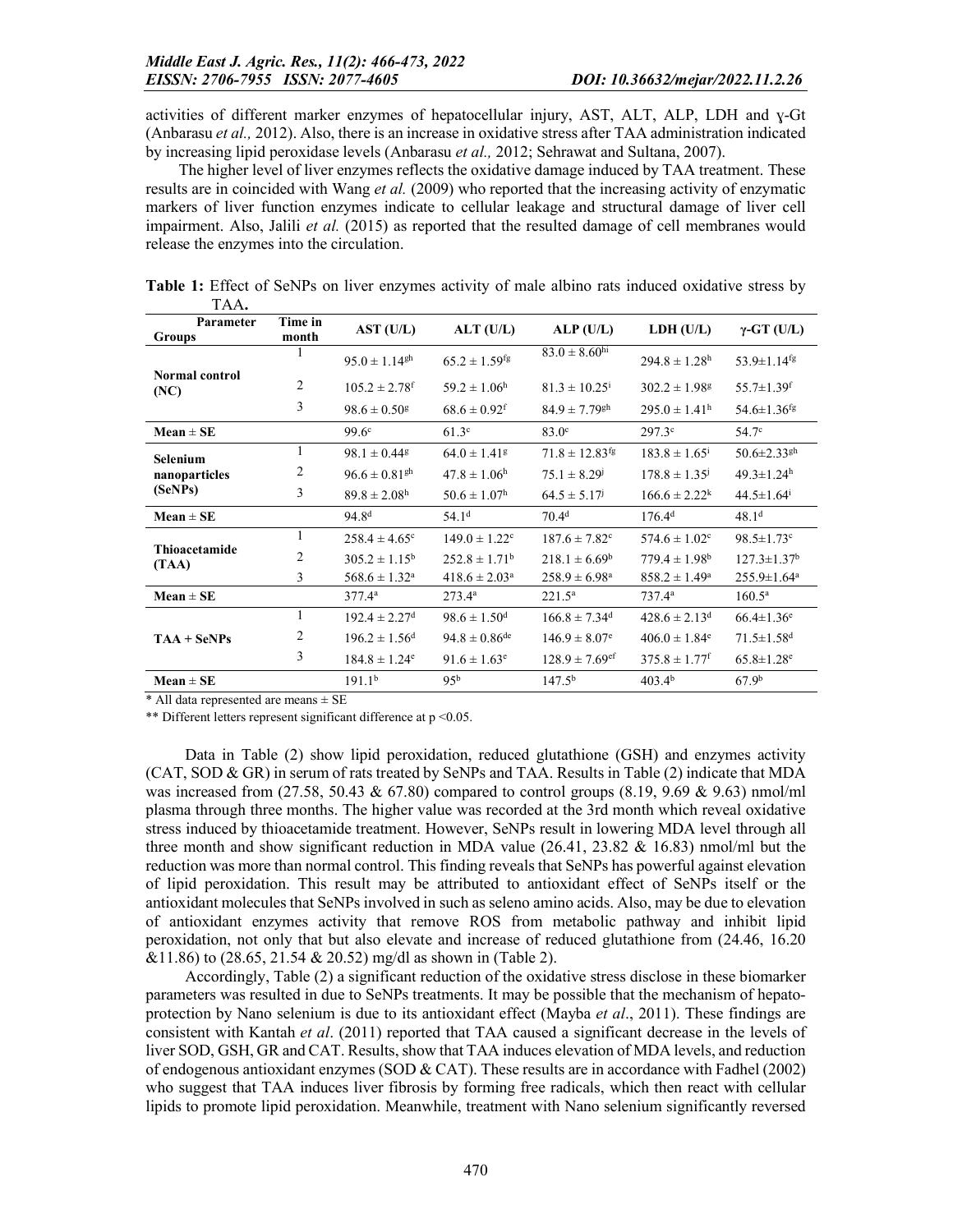these changes, and it may be possible that the mechanism of hepato-protection by Nano selenium is due to its antioxidant effect.

Thus, SeNPs show higher potential to oxidative chemical stress induced by TAA. Therefore, the current recommends using SeNPs as a good potential agent against chemical oxidative stress induced by TAA.

| blood and plasma of rats treated with TAA.  |                            |                                    |                               |                                 |                                 |                                 |  |  |
|---------------------------------------------|----------------------------|------------------------------------|-------------------------------|---------------------------------|---------------------------------|---------------------------------|--|--|
| Parameter<br>Groups                         | <b>Time</b><br>in<br>month | <b>MDA</b><br>(nmol/ml)<br>plasma) | <b>GSH</b><br>(mg/dl blood)   | <b>CAT</b><br>(U/ml blood)      | SOD (U/ml)                      | GR(U/L)                         |  |  |
| Normal control<br>(NC)                      |                            | $8.19 \pm 1.56$ <sup>e</sup>       | $41.77 \pm 1.46^b$            | $353.57 \pm 1.59$ <sup>ab</sup> | $336.82 \pm 1.28$ °             | $168.63 \pm 1.50$ <sup>de</sup> |  |  |
|                                             | 2                          | $9.69 \pm 1.50$ <sup>e</sup>       | $39.26 \pm 1.15^b$            | $344.42 \pm 1.43$ °             | $341.44 \pm 1.43^b$             | $171.15 \pm 1.49$ <sup>d</sup>  |  |  |
|                                             | 3                          | $9.63 \pm 0.92$ <sup>e</sup>       | $37.50 \pm 1.04^b$            | 358.32±1.84 <sup>a</sup>        | 339.58 $\pm$ 0.92 <sup>bc</sup> | $179.19 \pm 1.28$ c             |  |  |
| $Mean \pm SE$                               |                            | 9.13 <sup>c</sup>                  | $39.46^{\rm a}$               | 352.06 <sup>a</sup>             | 339.26 <sup>b</sup>             | $194.76^{\rm a}$                |  |  |
| <b>Selenium</b><br>nanoparticles<br>(SeNPs) | 1                          | $9.11 \pm 1.64$ <sup>e</sup>       | $32.23 \pm 1.15$ °            | 338.13±1.38 <sup>d</sup>        | $338.69 \pm 0.92$ bc            | $181.14 \pm 1.60$ <sup>c</sup>  |  |  |
|                                             | 2                          | $8.74 \pm 1.46$ <sup>e</sup>       | $39.09 \pm 1.0^b$             | $351.67 \pm 1.91^b$             | $346.34 \pm 1.49^a$             | $196.89 \pm 1.48$ <sup>b</sup>  |  |  |
|                                             | 3                          | $8.75 \pm 1.13$ <sup>e</sup>       | $48.22 \pm 1.42^a$            | $353.77 \pm 1.56$ <sup>ab</sup> | $341.74 \pm 1.41^b$             | $206.35 \pm 1.64$ <sup>a</sup>  |  |  |
| $Mean \pm SE$                               |                            | 8.8 <sup>c</sup>                   | 39.8 <sup>a</sup>             | 347.8 <sup>b</sup>              | $342.2^{\rm a}$                 | 173.0 <sup>b</sup>              |  |  |
| Thioacetamide<br>(TAA)                      | 1                          | $27.58 \pm 1.50$ <sup>c</sup>      | $24.46 \pm 0.92$ <sup>d</sup> | $250.55 \pm 1.51^{\mathrm{h}}$  | $291.29 \pm 1.42$ <sup>d</sup>  | 138.18±1.15g                    |  |  |
|                                             | 2                          | $50.43 \pm 1.36^b$                 | $16.20 \pm 1.15$ <sup>e</sup> | $213.82 \pm 1.65$ <sup>i</sup>  | $232.44 \pm 1.50$ <sup>h</sup>  | $124.76 \pm 1.44$ <sup>h</sup>  |  |  |
|                                             | 3                          | $67.80 \pm 1.71$ <sup>a</sup>      | $11.86 \pm 1.65$ <sup>f</sup> | $163.20 \pm 1.88$               | $127.85 \pm 1.28$ <sup>i</sup>  | $87.66 \pm 1.80$ <sup>i</sup>   |  |  |
| $Mean \pm SE$                               |                            | 48.60 <sup>a</sup>                 | $17.46^{\circ}$               | 209.16 <sup>d</sup>             | 217.13 <sup>d</sup>             | $116.83^d$                      |  |  |
| $TAA + SeNPs$                               | 1                          | $26.41 \pm 1.63$ <sup>c</sup>      | $28.65 \pm 1.43$ °            | 286.30±1.85 <sup>g</sup>        | 254.55±1.5 <sup>g</sup>         | $142.33 \pm 1.39$ <sup>g</sup>  |  |  |
|                                             | 2                          | $23.82 \pm 1.42$ <sup>c</sup>      | $21.54 \pm 1.93$ <sup>d</sup> | $312.44 \pm 1.86$ <sup>f</sup>  | $267.81 \pm 1.59$ <sup>f</sup>  | $158.45 \pm 1.86$ <sup>f</sup>  |  |  |
|                                             | 3                          | $16.83 \pm 1.77$ <sup>d</sup>      | $20.52 \pm 1.84$ <sup>d</sup> | 324.68±1.43 <sup>e</sup>        | $283.94 \pm 1.74$ <sup>e</sup>  | $165.51 \pm 1.78$ <sup>e</sup>  |  |  |
| $Mean \pm SE$                               |                            | 22.33 <sup>b</sup>                 | 23.53 <sup>b</sup>            | $307.76^{\circ}$                | $268.73^{\circ}$                | $155.4^{\circ}$                 |  |  |

Table 2: Effect of SeNPs on malonic dialdehyde (MDA), reduced glutathione (GSH) and antioxidant enzymes [catalase (CAT), superoxide dismutase (SOD) and glutathione reductase (GR)] in blood and plasma of rats treated with TAA.

\*All data represented are means ± SE

\*\* Different letters represent significant difference at  $p \le 0.05$ .

#### Conclusion

Nano-selenium has important role as antioxidant agent against chemical oxidative stress induced by TAA. However, the Nano-selenium protect the human body from the oxidative stress through scavenging the reactive oxygen species (ROS) resulted from chemical oxidative stress of TAA.

#### References

- Anbarasu, C., B. Rajkapoor, K.S. Bhat, J. Giridharan, A.A. Amuthan, and K. Satish, 2012. Protective effect of Pisonia aculeata on thioacetamide induced hepatotoxicity in rats. Asian Pac. J. Trop. Biomed., 2 (7): 511- 515.
- Beutler, E., 1963. Improved method for the determination of blood glutathione. J. lab. clin. Med., 61, 882-888.

Buege, J.A. and S.D. Aust, 1978. Microsomal lipid peroxidation. Methods Enzymol, 52: 302-310.

- Chaudhary, S., A. Umar and S.K. Mehta, 2014. Surface Functionalized Selenium Nanoparticles for Biomedical Applications. Journal of Biomedical Nanotechnology. 10 (10): 3004-3042.
- Chen, T.M., Y.M. Subeq, R.P. Lee, T.W. Chiou, and B.G. Hsu, 2008. Single dose intravenous thioacetamide administration as a model of acute liver damage in rats. Int. J. Exp. Pathol., 89: 223- 31.
- Chilakapati, J., M.C. Korrapati, R.A. Hill, A. Warbritton, J.R. Latendresse and H.M. Mehendale, 2007. Toxicokinetics and toxicity of thioacetamide sulfoxide: A metabolite of thioacetamide. Toxicology, 230: 105-16.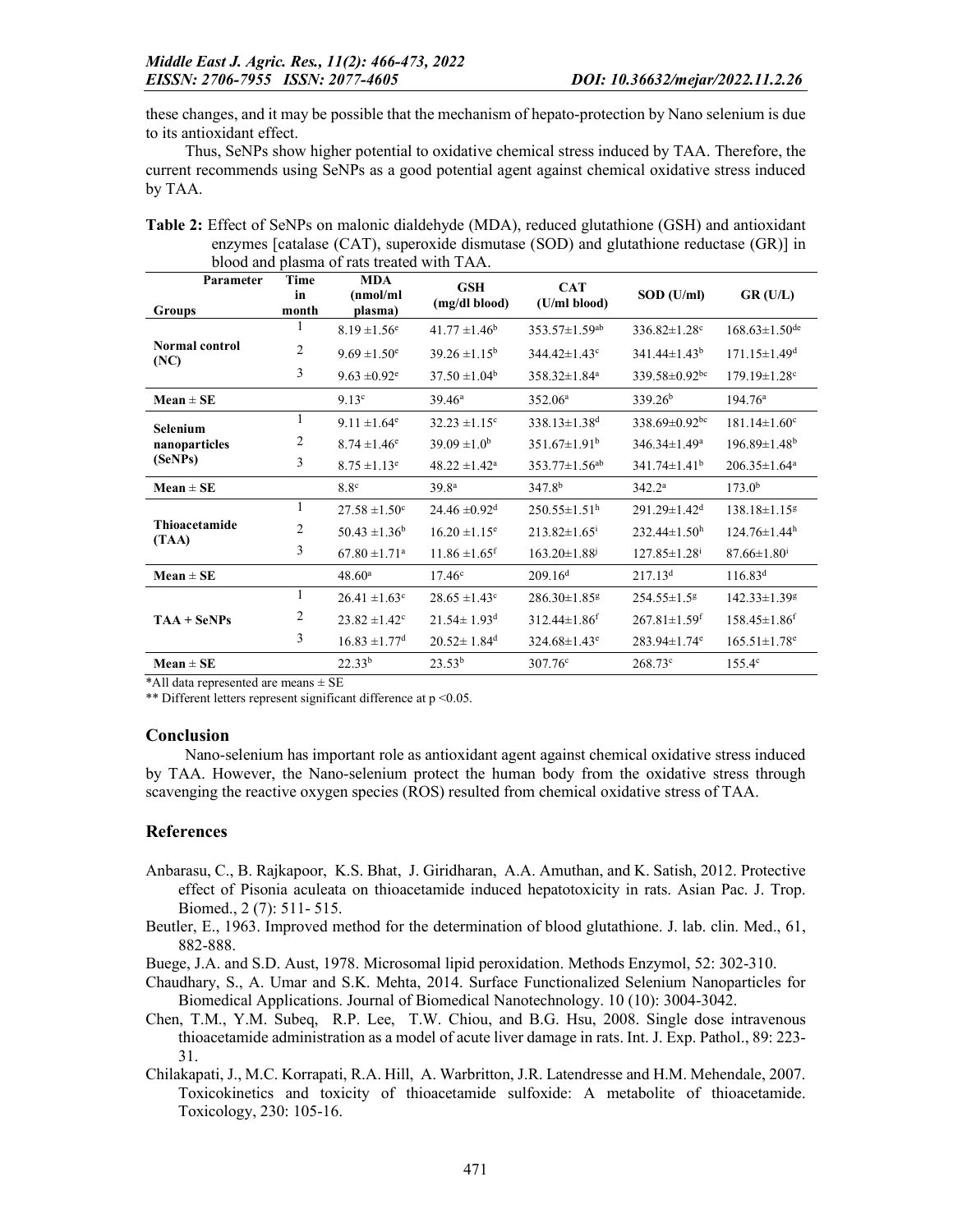- Fadhel, Z.A., and S. Amran, 2002. Effects of black tea extract on carbon tetrachloride-induced lipid peroxidation in liver, kidneys, and testes of rats, Phytotherapy Research 16 (10): S28–S32.
- Goldberg, D. M., and R. J. G. Spooner, 1983. In methods of enzymatic analysis (Bergmeyen, H.V. Ed.) 3rd edn. Vol 3, pp 258-265.
- Giannitrapani, L., M. Soresi, M. Bondì, G. Montalto, and M. Cervello, 2014. Nanotechnology applications for the therapy of liver fibrosis. World J. Gastroenterol., 20: 7242–7251.
- Jalili, C., H. Tabatabaei, S. Kakaberiei, S. Roshankhah, and M.R. Salahshoor, 2015. Protective role of Crocin against nicotine-induced damages on male mice liver. Int. J. Prev. Med., 6: 92. Doi:10.4103/2008- 7802.165203.
- Jinsong, Z.G., X. Wu, P. Chen, L. Zhang, C. S. Yang, and J. Zhang, 2012. Selenium nanoparticles are more efficient than sodium selenite in producing reactive oxygen species and hyper-accumulation of selenium nanoparticles in cancer cells generates potent therapeutic effects. Free Radical Biology and Medicine, 126, 55-66.
- Kaplan, M., T.B. Leonard, D.A. Neptun, J.A. Popp, and K. Kauppinen, 1984. ALAT, AP, ASAT, GGT, OCT activities and urea and total bilirubin concentrations in plasma of normal and ketotic dairy cows. Zentralblatt für Veterinärmedizin Reihe A, 31(1‐10), 567-576.
- Kantah, M.K., R. Kobayashi and J. Sollano, 2011. Hepatoprotective activity of a phytotherapeutic formula on thioacetamide induced liver fibrosis model, Acta Bio Medica, 82, (1): 82–89.
- Kučera, O., H. Lotková, P. Stanková, M. Podhola, T. Rousar, V. Mezera and Z. Červinková, 2011. Is rat liver affected by non-alcoholic steatosis more susceptible to the acute toxic effect of thioacetamide. Int. J. Exp. Pathol., 92 (4): 281-289.
- Levene, H., 1960. Robust tests of equality of variances. In: Olkin I, Ghurye SG, Hoeffding W, Madow WG, Mann HB (eds) Contributions to probability and statistics, essays in honor of harold hotelling. Stanford University Press, Stanford, pp 278–292.
- Mayba, T.G.S., B. Parthipan, C. Kingston, V.R. Mohan and P.S. Tresina, 2011. Hepato-protective and antioxidant effect of *Balanites aegyptisaca* (L.) Del. against CCL4 induced hepatotoxicity. IJPSR, 2(3): 887-892.
- Natarajan, S.K., S. Thomas, P. Ramamoorthy, J. Basivireddy, A.B. Pulimood, and A. Ramachandran, 2006. Oxidative stress in the development of liver cirrhosis: A comparison of two different experimental models. Journal of Gastroenterology and Hepatology, 21: 947-57.
- Nishikimi, M., N.A. Rao and K. Yagi, 1972. The occurrence of superoxide anion in the reaction of reduced phenazine methosulfate and molecular oxygen. Biochemical and biophysical research communications, 46(2): 849-854.
- Nel, A., T. Xia, L. Madler, and N. Li, 2006. Toxic potential of materials at the nanolevel. Science, 311: 622–627.
- Pallottini, V., C. Martini, A.M. Bassi, P. Romano, G. Nanni, and A. Trentalance, 2006. Rat HMGCoA reductase activation in thioacetamide-induced liver injury is related to an increased reactive oxygen species content. J. Hepatol., 44: 368-74.
- Quraishy, S.A., M.A. Dkhil, and A.E.A. Moneim, 2015. Anti-hyperglycemic activity of selenium nanoparticles in stestreptozotocin-induced diabetic rats. Int. J. Nanomed., 10: 6741-6756.
- Rosalki, M. N., B. S. S. Rao, and S. K. Shankar, 1993. The clinical value of lactate dehydrogenase in serum a quantitative review. European Journal of Clinical Chemistry and Clinical Biochemistry, 35(8): 569-580.
- Scholz, F.W and M.A. Stephens, 1987. K-sample Anderson-darling tests. J Am Stat Ass., 82:918–924
- Sehrawat, A. and S. Sultana, 2007. Abrogation of thioacetamide-induced biochemical events of hepatic tumor promotion stage by tannic acid in Wistar rats. J. Environ. Pathol. Toxicol. Oncol., 26: 9-20.
- Sinha, A. K., 1972. Colorimetric assay of catalase. Analytical biochemistry, 47(2), 389-394.
- Tietz, E. L., 1995. *Clinical guide to laboratory tests* Finley (Eds.). Philadelphia: WB Saunders company. (Vol. 624).
- Wang, J.Q., J. Li, Y.H. Zou, W.M. Cheng, C. Lu and L. Zhang, 2009. Preventive effects of total flavonoids of Litsea coreana leve on hepatic steatosis in rats fed with high fat diet. J. Ethnopharmacol., 121: 54-60.